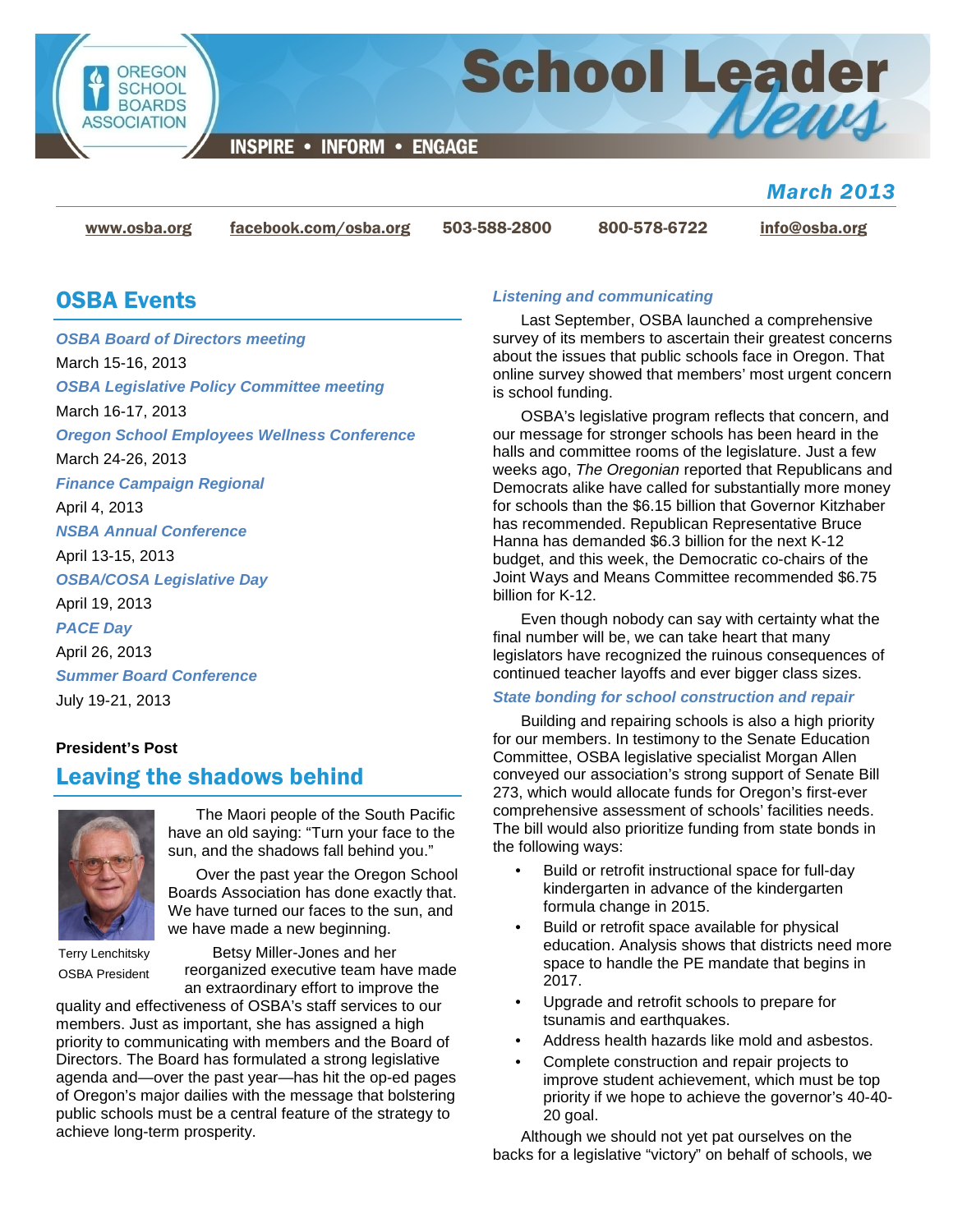### *School Leader News – March 2013*

can certainly be encouraged that Oregon's legislators seem ready to reverse the trend of disinvestment that has afflicted us for so long. In this sense, we have truly turned our face to the sun, and like the Maori, we have begun to leave old shadows behind.

# Strong Schools, Strong State resources online



### *Adopt a board resolution to show your support!*

Board chairs and superintendents across the state recently received a mailed packet inviting every district to participate in the Strong Schools, Strong State

campaign. The materials include a large colorful poster detailing the statewide impact of levels of state funding on school districts. This important statewide coalition effort is designed to urge state policymakers to prioritize education among our state investments by supporting adequate and stable funding that ensures a full academic school year for every child in Oregon.

Visit our Strong Schools, Strong State webpage to get online resources that match the materials that were in your packet. We urge you to join us and adopt a board resolution (sample also included in the packet materials) in support of this effort, and use the mailed and online materials to tell policymakers the story of how their investment will yield success for our students, and a strong economy for Oregon.

Find the sample resolution at:

[http://www.osba.org/Resources/Article/Improving\\_Educati](http://www.osba.org/Resources/Article/Improving_Education/S4/StrongSchoolsStrongStateHome.aspx) [on/S4/StrongSchoolsStrongStateHome.aspx](http://www.osba.org/Resources/Article/Improving_Education/S4/StrongSchoolsStrongStateHome.aspx)

### **Keeping You In the Loop**  How critical is PERS reform?

Governor John Kitzhaber has said many times that reforming the Public Employees Retirement System (PERS) is essential to raising Oregon's investment in schools. But he's not alone. Board members know too well that PERS cost increases are hurting students.

Just last week, *The Oregonian* reported that a growing list of legislators agrees that reforming PERS is the only way to achieve higher spending for schools. Representative Peter Buckley, Democratic co-chair of the Legislature's joint budget committee, told *The Oregonian* that "the PERS issue is central to how we resolve all this."

### *A history of cruel realities*

For years, school boards have grappled with the cruel realities of laying off teachers and making classes bigger,

largely because K-12 has lost the competition for dollars to causes like new prisons and health care. But the cruelest reality may be PERS, which will cost school districts a whopping increase of \$400 million in the 2013-15 biennium alone. In July, PERS rates for schools will skyrocket from 19 percent to nearly 27 percent, an unsustainable rate of increase. Without changes to the system, PERS' own actuary has



Betsy Miller-Jones Executive Director

indicated that costs will continue to grow into the future.

In the past, the legislature has engaged in heated and often bitter debate over how best to deal with the "PERS problem," but the problem persists, impacting students in our classrooms at an alarming rate.

#### *OSBA's solution*

OSBA believes in a balanced approach to reforming PERS. We support an actuarially sound statewide retirement program for school employees that balances their need for retirement benefits against their employers' need to contain costs and provide vital services to all Oregonians.

OSBA representatives have met with Democratic and Republican legislators to fashion a proposal that ensures fairness to school employees and enables schools to put more dollars into classrooms. Our goal is to prevent the cost of employees' benefits from draining resources away from critical efforts to reduce class sizes and raise student achievement.

### *Senate Bill 754*

The product of our work is SB 754, which would do the following:

- Limit the cost of living adjustments (COLA) for PERS retirees to the first \$24,000 of annual PERS benefits paid, saving approximately \$245 million for schools in the 2013-15 biennium.
- Eliminate the PERS Oregon tax benefit for out-ofstate retirees, saving approximately \$16.7 million for schools in the 2013-15 biennium.
- Redirect the six-percent member contribution for Tier 1 and Tier 2 members into the PERS fund to pay down the fund's liability and give employees "some skin in the game." This measure would save approximately \$173 million for schools in the 2013- 15 biennium. Note: State law requires PERS Tier 1, Tier 2 and OPSRP members to contribute 6.0 percent of their salary to retirement, but 70 percent of public employers "pick up" the employees' share. The 6.0 percent now goes into an individual account program (IAP) where it behaves like a 401k; the member receives this money at retirement in addition to the standard pension formula.
- Reduce the Money Match annuity rate, saving \$67 million for schools in the 2013-15 biennium. Note: The Money Match, which is unique to Oregon's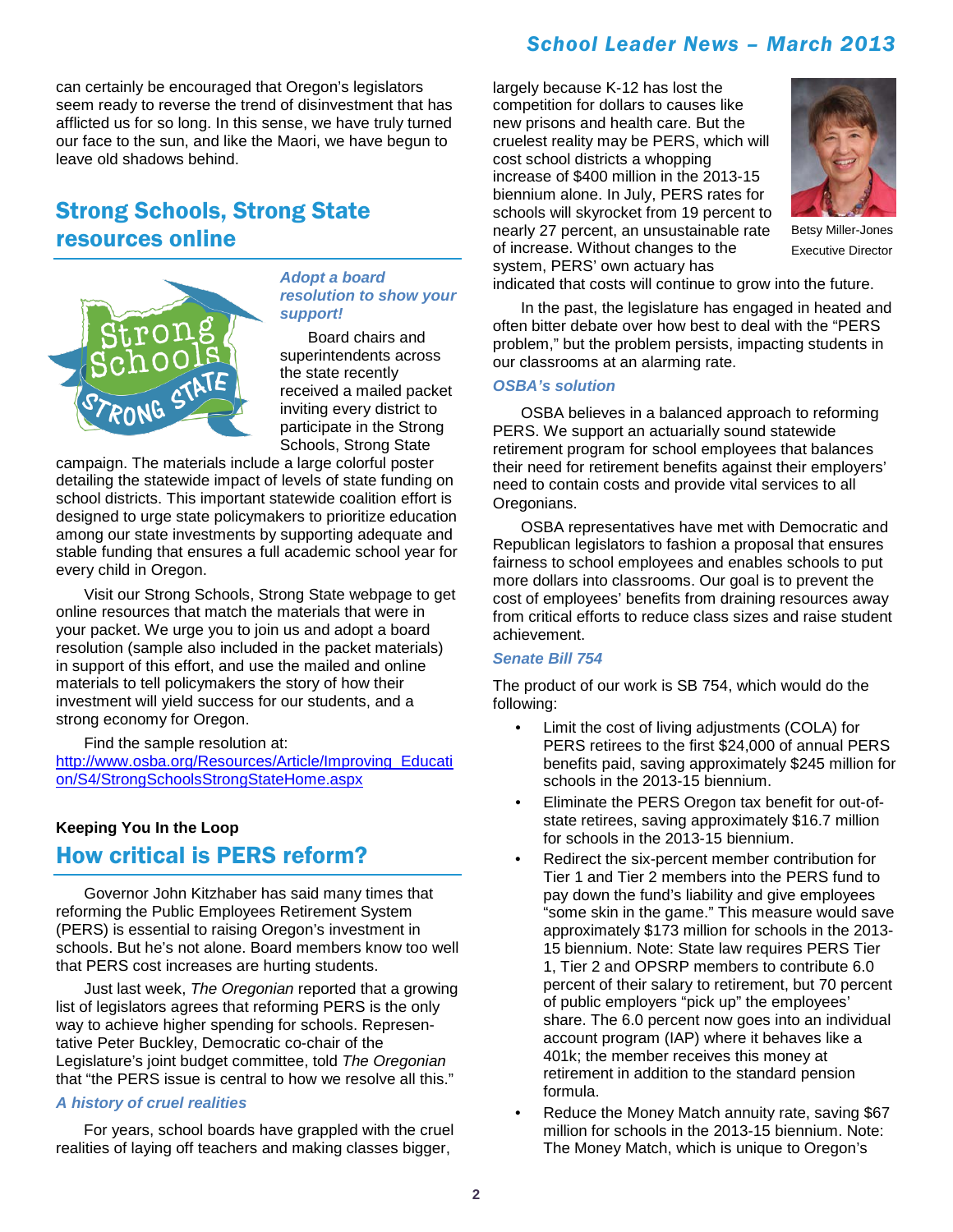pension plan, has generated increased benefits for most retirees who receive it. Under Money Match, at retirement, a member's account balance is doubled, and the resulting balance converts to an annuity that also grows at 8.0 percent annually. Money Match retirees receive the two-percent COLA. This reform would attempt to bring the annuity rate closer to what is available in the commercial annuity market.

• Prevent pension "spiking" and "padding," saving approximately \$39 million for schools in the 2013- 15 biennium. Note: Public employees about to retire can apply overtime, vacation pay, unused sick pay and other adjustments to boost the level of final average salary (FAS) used in their pension formulas. The recommended reform would tighten the definition of FAS to mitigate pension-spiking.

How critical is PERS reform? Without it, we cannot realistically expect schools to find the resources they need to reach the goal of higher student achievement, never mind the governor's goal of 40-40-20. School districts will face the options of increasing class size, eliminating programs, reducing staff and/or eliminating instructional days. It's just that simple. A strong, sustainable system of public education is required to support a strong Oregon economy that provides a bright future for our children.

It is the right thing to do.

### *Contact your state legislators and urge enactment of SB 754!*

Find your legislators' contact information on the Oregon Legislature's website:

- House <http://www.leg.state.or.us/house/>
- Senate <http://www.leg.state.or.us/senate/>

To contact your legislator by phone, call the Capitol Switchboard at 1-800-332-2313.

## OSBA's Student Achievement Gateway puts you in the know

Student achievement is foremost in the minds of Oregon's school boards and ESD boards, which is why OSBA saw an urgent need and took action to fill it. The new online OSBA Student Achievement Gateway can guide you to information you can use now to help students succeed.

The Gateway not only enables board members to put their fingers on information they need quickly and easily, but also serves as a handy starting point for navigating the vast universe of information on student achievement and related issues.

When you visit the Gateway you will find two main streams of resources that align with boards' key responsibilities:

[http://www.osba.org/Resources/Article/Improving\\_Educati](http://www.osba.org/Resources/Article/Improving_Education/SAG/Gateway-Home.aspx) [on/SAG/Gateway-Home.aspx](http://www.osba.org/Resources/Article/Improving_Education/SAG/Gateway-Home.aspx)

## *School Leader News – March 2013*

**Governance:** Here you will find quick access to essential information—the standards and initiatives that must govern your board's decisions. With just a click of your mouse, you will get the latest information relating to:

- Oregon Education Investment Board
- Common Core State Standards
- No Child Left Behind waiver

**Accountability:** This category provides everything your board needs to know about setting goals, measuring and reporting student success, and other areas of accountability:

- Achievement compacts
- Assessment
- Report cards
- Teacher and administrator evaluation and support

The Gateway employs a common navigation system that displays new developments first, and then offers resources for conducting deeper explorations. No need to wade through endless narrative to ferret out the information you want.

The Gateway also accommodates a wide audience of users with varying levels of understanding. A new board member may know little about the basic issues that confront public schools, and may require just the key elements to make informed decisions about student achievement. A veteran board member, however, may want to conduct a deeper exploration of those issues.

For added convenience and access to nearinstantaneous help, each topic page provides the contact information of an OSBA staff member who is knowledgeable about that particular topic. Contact Peggy Holstedt, Director of Policy Services, at [pholstedt@osba.org](mailto:pholstedt@osba.org?subject=Student%20Achievement%20Gateway) for more information.

## PACE Day is too good to miss!

April 26th's PACE Day gives you an opportunity to receive training, network with other PACE members and find out how to get the most from your insurance policy. Specifically, you'll learn how to save time and money by using PACE services and why your participation is critical to the success of the pool. You'll also learn what steps the board of trustees has taken to ensure PACE's stability and financial health.

But that's not all. You'll receive training that will help you in your everyday work. Sessions will cover the following important concerns:

- School safety and dealing with crisis before, during and after an incident
- Employment claims and the dangers and expenses you could experience
- Sexual abuse and boundary invasion
- Year-in-review of claims and risk management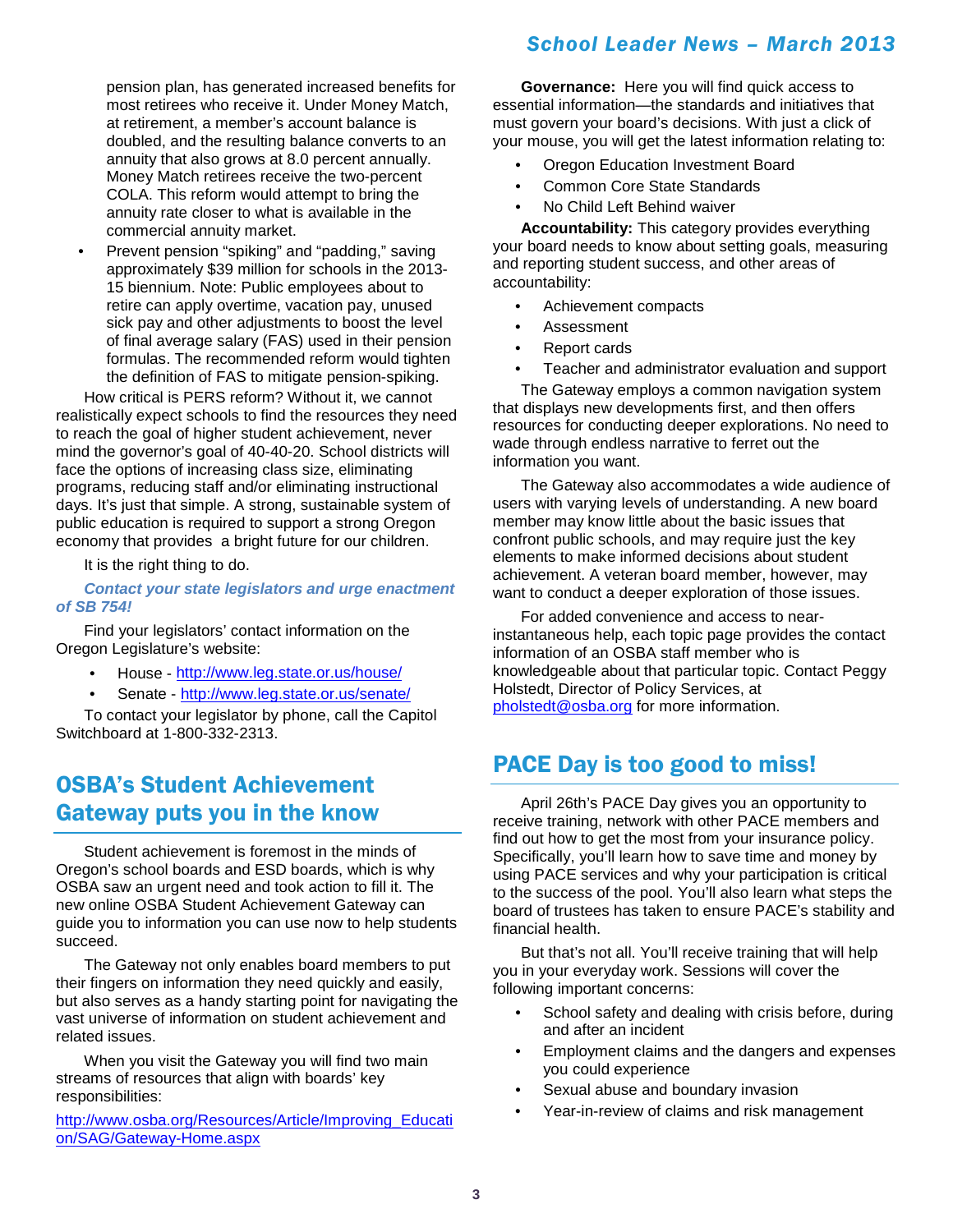### *School Leader News – March 2013*

### *PACE will help defray your costs*

PACE considers your attendance so important that we'll cover one hotel night and registration for one person in each PACE member entity. How can you say no to that?

One attendee from each member entity will receive:

- One night hotel
- **Registration**
- Continental breakfast and lunch
- Conference materials

To take advantage of this great offer, simply choose "Free registration - 1<sup>st</sup> attendee" when you register online.

The cost for each additional attendee is:

- Hotel: \$120/night + 14.5-percent tax
- Registration: \$100 (includes continental breakfast, lunch and conference materials)

When registering, choose "Registration - additional attendees."

Register online at: [www.osba.org/Calendar/Events/PACE\\_Day-2013.aspx](http://www.osba.org/Calendar/Events/PACE_Day-2013.aspx)

# Summer Board Conference will hone your leadership skills

OSBA's Summer Board Conference (July 19-21) will help make you a more effective leader at a time when effective leadership is critical to raising student achievement, coping with shrinking budgets and answering ever-heavier demands. The conference theme is L.E.A.D. (Listen, Educate, Advocate, Dream), which embraces all the essential elements of leadership in today's education community.

#### *Keynoter is James Johnson*

This year's keynote speaker is Dr. James Johnson, who—in addition to his keynote address—will present a workshop for board members. Dr. Johnson is the director of the Urban Investment Strategies Center in the Frank Hawkins Kenan Institute of Private Enterprise at the University of North Carolina at Chapel Hill. His work focuses on the causes and consequences of growing inequality in America, with special emphasis on the problems inequality creates for disadvantaged youth.

#### *Best practices*

A pre-conference day will take place in conjunction with the main conference, featuring a half-day workshop on the latest developments in best practices, as well as other options.

The conference will include presentations by OSBA staff on such topics as legislative issues, fiscal oversight and school safety. Other sessions will present information that districts have shared about best practices in board planning and operations, improving student achievement and much more.

A new feature this year is a vendor showcase that will let members network with major providers of resources to school districts.

The OSBA Summer Board Conference will take place at the beautiful Riverhouse Hotel and Convention Center in Bend, July 19-21. Watch our website [www.osba.org,](http://www.osba.org/) and *School Leader News* for registration information and materials.

## 'Urban Issues Day' will address shared challenges

Although a relatively small percentage of Oregon's 221 school districts qualify as truly "urban," these districts serve a substantial majority of the state's K-12 students.

Because the urban setting creates a special set of challenges and concerns, OSBA will convene "Urban Issues Day" on May 10. School board members from Oregon's 10-15 largest districts will gather at the Salem Convention Center to identify specific issues and recommend ways OSBA can help address them. The meeting will also include ESD representation, community college board members and board members from smaller districts that lie close to urban centers, since issues that arise in cities often affect their suburban and rural neighbors. Dr. Doris McEwen from the Oregon Education Investment Board will address the group.

OSBA members have stressed the need for a special effort to address challenges that are unique to urban schools. Urban Issues Day will bring together OSBA members to focus the association's energy on problems and concerns that most require attention and support. The discussion and conclusions will also guide OSBA's development of an urban issues track for the annual convention next fall. Contact Joe Wehrli, OSBA Director of Board Development, at [jwehrli@osba.org](mailto:jwehrli@osba.org?subject=Urban%20Day) for more information.

## Don't forget to register for NSBA's Annual Conference

March 22 is the deadline for advance registrations for the NSBA Annual Conference, slated for April 13-15 in San Diego, California. This event is our "national university of boardsmanship" where school board/superintendent teams come together to learn about the innovations in public education, best practices from school boards nationally, and the most significant issues facing America's public schools. Among other features, the conference offers more than 200 sessions focused on student achievement and accountability, innovations in district operations and management, technology and learning, as well as governance and executive leadership.

Register today at [http://annualconference.nsba.org.](http://annualconference.nsba.org/)